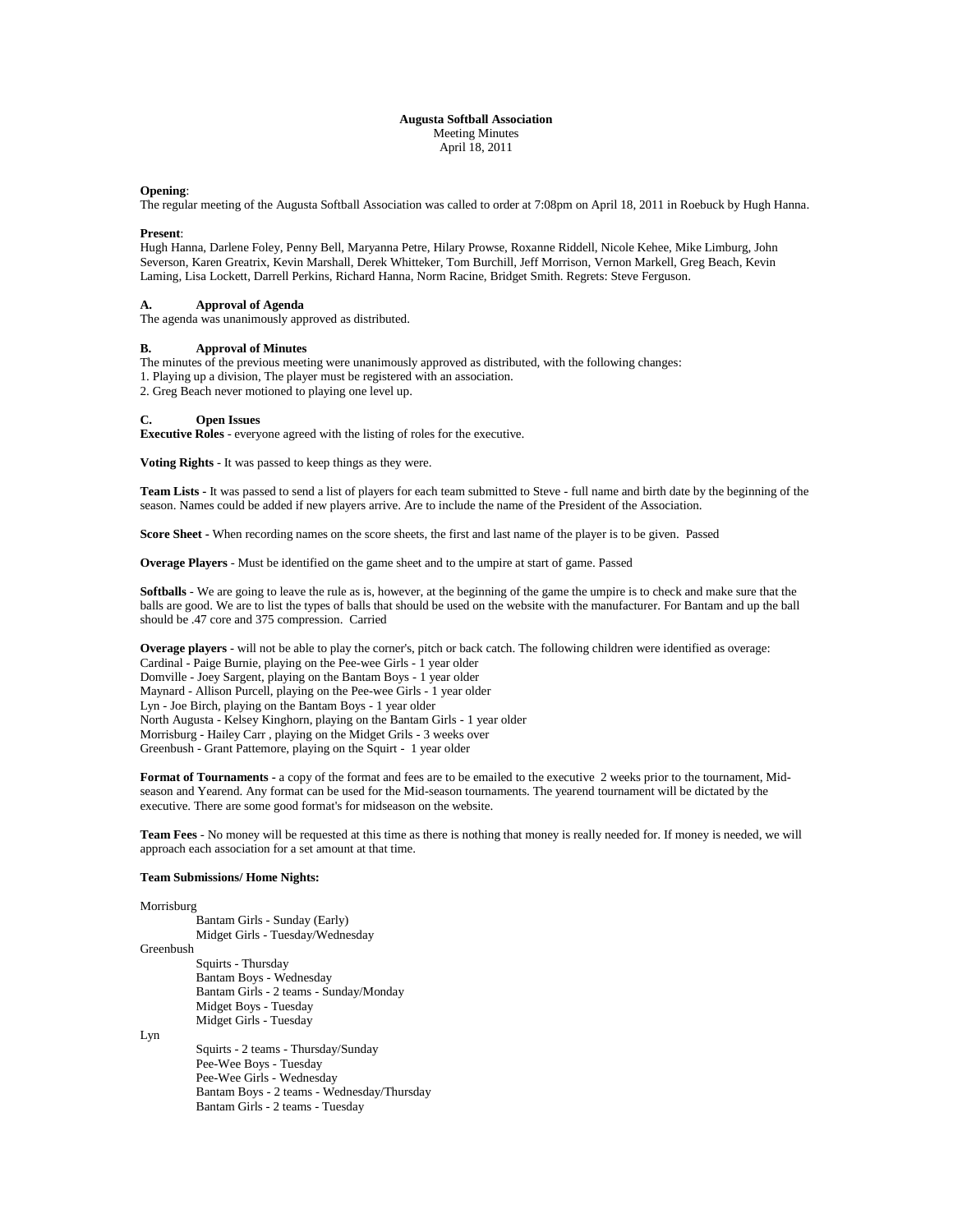Midget Boys - Monday Midget Girls - Sunday Maynard Mosquito - Wednesday Mites - Tuesday Squirts - Monday Pee-Wee Girls - Thursday @ 7:00pm Smiths Falls Pee-Wee Boys - Friday Bantam Boys - Monday Williamsburg Midget Girls - Monday Domville Bantam Boys - Thursday Bantam Girls - Wednesday North Augusta Mosquito - Monday Mites - Monday Squirts - Tuesday Pee-Wee Girls - Thursday Bantam Girls - Wednesday Johnstown Mosquito - Monday Mites - Wednesday Squirts - Tuesday Pee-Wee Boys - Thursday Spencerville Mosquito - Monday Mites - Tuesday Squirts - 2 teams - Tuesday/Wednesday Pee-Wee Boys - Thursday Bantam Boys - Wednesday Midget Boys - Tuesday Cardinal Pee-Wee Girls - Tuesday Athens Squirts Pee-Wee Boys Pee-Wee Girls  $-$  no Bantam Boys Bantam Girls Midget Boys Midget Girls **Tournaments/ Playoff or Tournamen**t: It was decided that the midget boys will have a playoff and the rest of the teams will be tournament. Midseason Tournaments Mosquito - Johnstown - Canada Day weekend Mites - Johnstown - Canada Day weekend Squirts - Greenbush (if Greenbush can't hold it, because of diamonds then it will go to Lyn) Pee-Wee Boys - Lyn Pee-Wee Girls - Athens Bantam Boys - Spencerville Bantam Girls - North Augusta Midget Boys - Lyn Midget Girls - Williamsburg Yearend Tournaments Mosquito - North Augusta (in July before August 1) Mites - North Augusta (in July before August 1) Squirts - Lyn Pee-Wee Boys - Athens Pee-Wee Girls - Maynard Bantam Boys - Greenbush Bantam Girls - Morrisburg Midget Boys - Playoff Midget Girls - Athens

Note: It was mentioned that we should ask the teams, Bantam and up if they would like to play tournament or playoff and it was decided for this year we will keep it tournament but it is something to keep in mind for next year.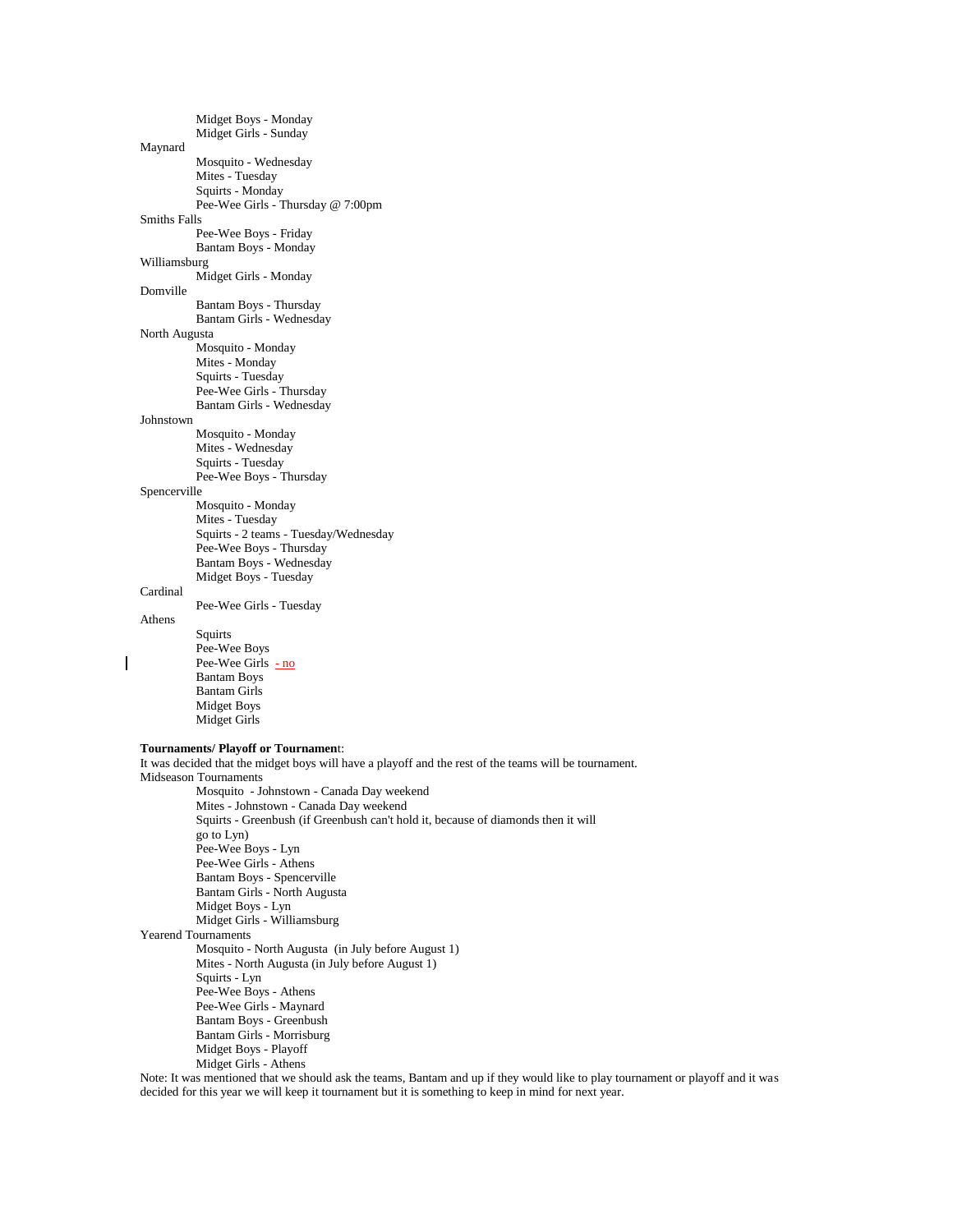# **Umpire Update:**

Karen received a letter from Dave Mills (Umpire in Chief of Softball Canada) and the umpires need to be properly registered with Softball Ontario to umpire games and be covered. There were some conversations about umpires being covered under Upper Canada Little League and Karen is to look into this.

Karen also stated there is a list on Softball Canada that tells you which umpires are registered and carded. We are zone 10.

### **D. New Business**

**Start Time:** It was decided that we would start the season the week before the long weekend in May. (approximately May 16) Passed

**Affiliated Players:** It was brought up by Richard Hanna as to how many times can a child play up and it was decided to keep it at 6 games per player. Carried

**Release Forms:** It was also suggested that release forms be signed. They are available on the website.

**Insurance:** It was brought to the association's attention that not all associations have insurance, that they are covered under the township. It was a belief from the members that all associations have to have individual insurance. This is going to be looked into and an email will be sent out to all associations to regards to insurance requirements.

# **E. Agenda for Next Meeting**

*Will be sent out when next date is set.*

# **Adjournment**:

Meeting was adjourned at 9:12pm by Hugh Hanna. The next general meeting will be set at a later date. Minutes submitted by: Penny Bell Approved by: Type name here

Rideau lakes – bantam boys Tuesday and or wednesay

Winchester midget girls – Thursday at 8

Lyn Squirt#1 Sunday Squirt #2 Thursday PWB Tuesday PWG Sunday BB #1 Sunday BB #2 Thursday BG #1 Sunday BG #2 Monday BG #3 Wednesday MG Monday MB Tuesday

We would like to keep the home nights exclusive if possible.

Also Lyn has two more players we would like to play down. They are first year PWB from a local group home. Because of rides they will need to be on the same team. I am guessing they will be of little impact.

Spencerville

| <b>MONDAY</b>  | <b>MOSQUITO</b> | 6:15 | <b>FRONT</b> |
|----------------|-----------------|------|--------------|
| <b>TUESDAY</b> | <b>MITE</b>     | 6:15 | <b>FRONT</b> |
| <b>TUESDAY</b> | SQUIRT#1        | 6:15 | <b>BACK</b>  |
| <b>TUESDAY</b> | <b>MIDGET</b>   | 8:15 | <b>BACK</b>  |